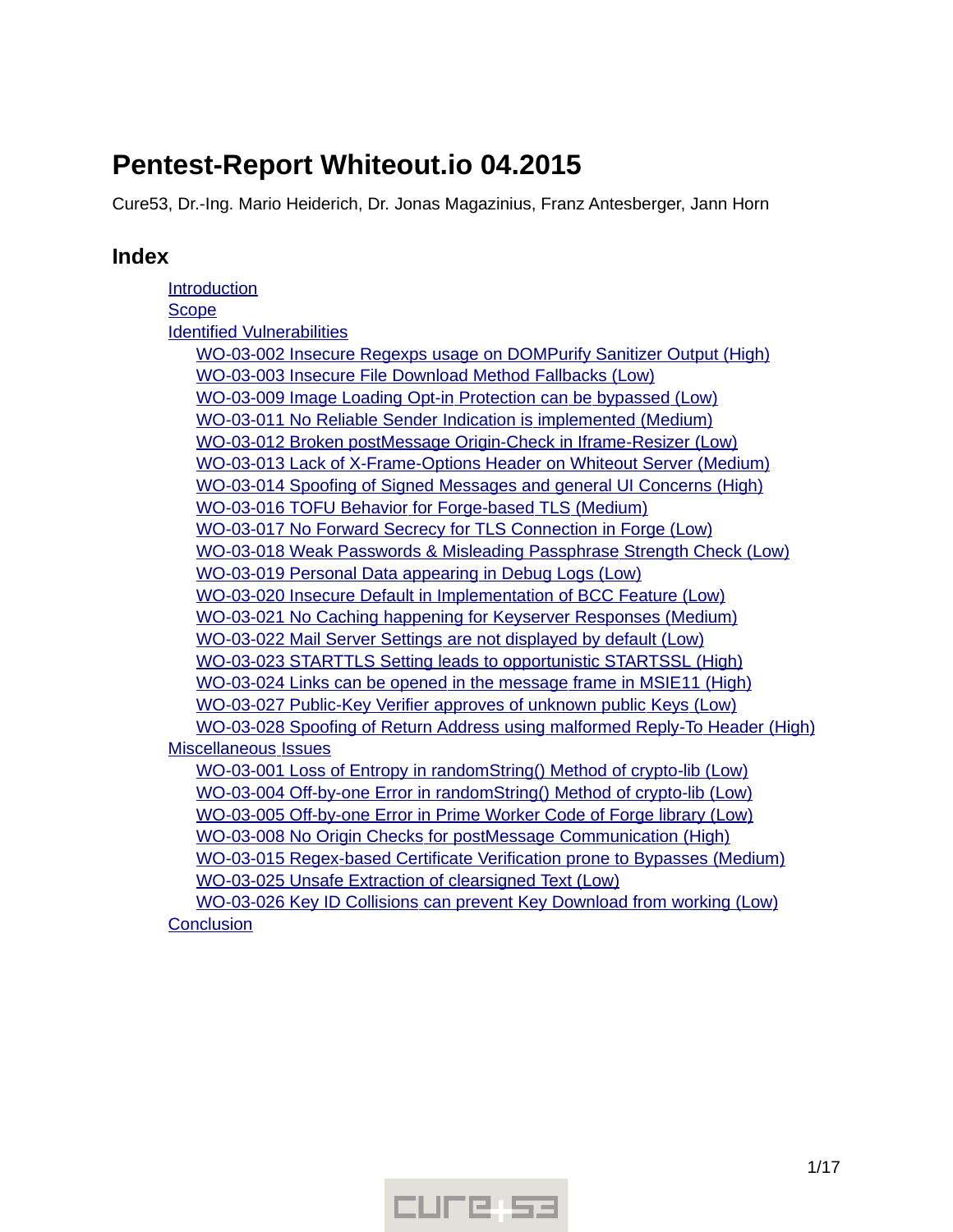# <span id="page-1-0"></span>**Introduction**

*"Whiteout Mail is the first email solution with end-to-end encryption based on open standards that has a beautiful user interface and is easy to use. We support all major platforms and form factors (Windows and Firefox coming soon)."*

From https://whiteout.io/#product

This penetration test and source code audit against several parts of the Whiteout.io software portfolio was carried out by four senior testers of the Cure53 team. The test was completed over the course of eight days. The audit was performed against a specific version of the Whiteout software, specifically tagged as ready for testing by the maintainers. The results of this test comprise eighteen security vulnerabilities of varying severity, as well as several general weaknesses.

Prior to this test, Cure53 has since late 2013 accompanied the Whiteout team in their work towards arriving at a secure yet user-friendly PGP-based mail client solution. This penetration test report describes the last of numerous tests that took place at different stages leading to the time when the Whiteout software reached the much anticipated stable version 1.0.

The reported high severity vulnerabilities have been discussed with the Whiteout team and fixed in accordance with the agreed discussions' outcomes. This final report describes the identified findings and gives insight into attack methodology, impact, and fix recommendations. Some of the mentioned low-severity issues will be addressed in the later versions, due to the fact that the resulting attack surface and connected risks were deemed acceptable: they would require complex preconditions for successful exploitation and can therefore await holistic handling through "Defense in Depth".

# <span id="page-1-1"></span>**Scope**

- **Concept-Review "PGP Key Management"**
	- ◦ [https :// blog. whiteout. io /2015/02/06/ making pgp key management invisible so](https://blog.whiteout.io/2015/02/06/making-pgp-key-management-invisible-so-johnny-can-encrypt/) johnny-can-encrypt/
- **Penetration-Test against Whiteout.io 0.25**
	- ◦ [https :// github. com/ whiteout io/ mail html 5/ tree/ v0.25.0](https://github.com/whiteout-io/mail-html5/tree/v0.25.0)

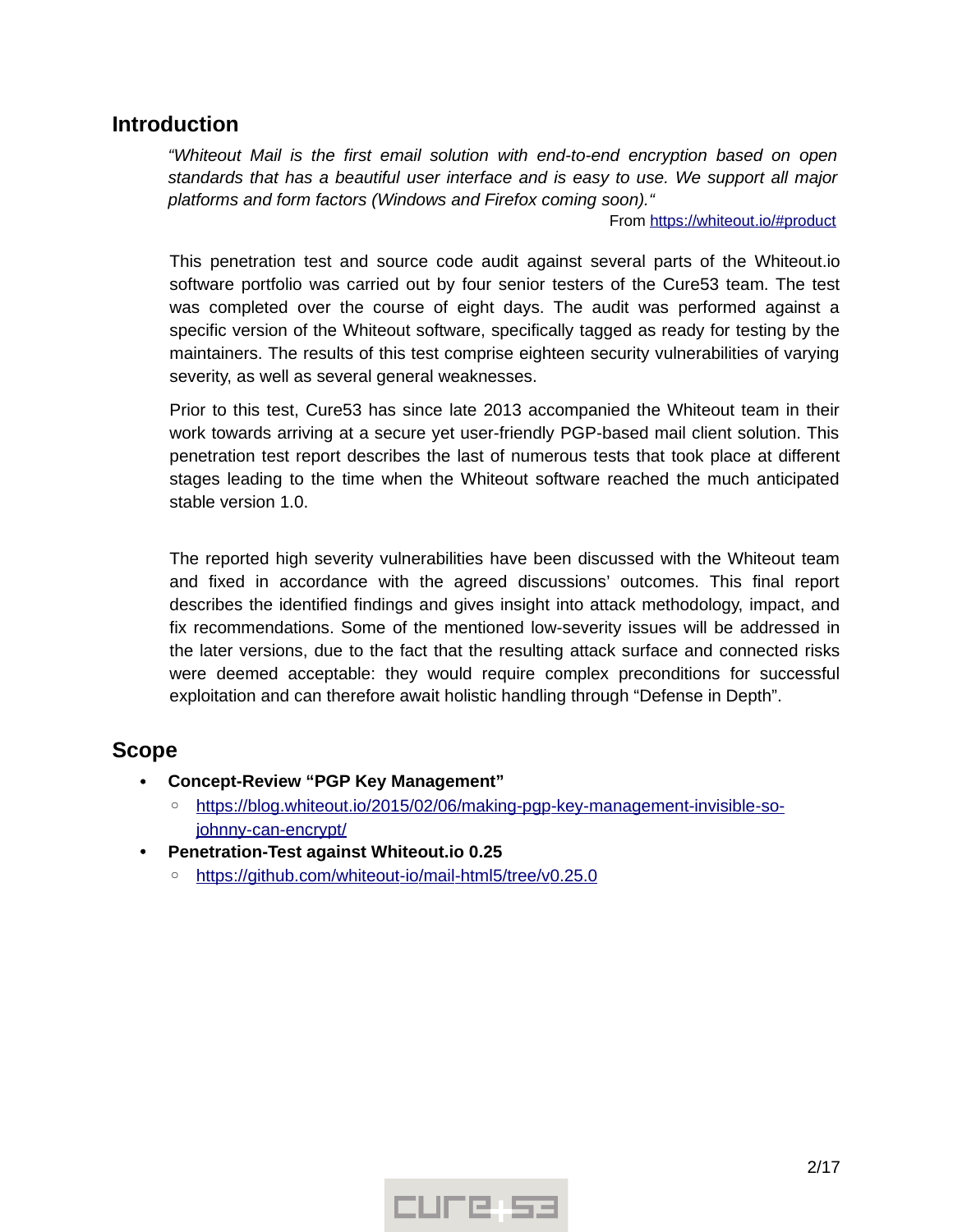# <span id="page-2-1"></span>**Identified Vulnerabilities**

The following sections list both vulnerabilities and implementation issues spotted during the testing period. Note that findings are listed in a chronological order rather than by their degree of severity and impact, which is simply given in brackets following the title heading for each vulnerability. Each vulnerability is additionally given a unique identifier *(*e.g. *WO-03-00X)* for the purpose of facilitating any future follow-up correspondence.

<span id="page-2-0"></span>**WO-03-002 Insecure Regexps usage on DOMPurify Sanitizer Output** *(High)*

Upon reviewing the usage of the XSS filter library DOMPurify, a problem was spotted that results from attempting to manually filter out certain attributes from image elements for privacy's sake. The file *mail-html5/src/js/controller/app/read-sandbox.js* uses the following code to sanitize HTML mails:

```
// sanitize HTML content: https://github.com/cure53/DOMPurify
html = window.DOMPurify.sanitize(html);
// make links open in a new window
html = html.replace(/<a /q, '<a target=" blank" ');
// remove sources where necessary
if (e.data.removeImages) {
   html = html.replace(/(<img[^>]+\b)src=['"][^'">]+['"]/ig, function(match, 
prefix) {
     return prefix;
   });
}
document.body.innerHTML = html;
```
While DOMPurify outputs HTML code that is safe to assign to innerHTML, it does not guarantee that the code is free of potentially problematic issues like single-quotes within attribute values. In addition, a regular expression is being used against the resulting HTML string, seeking to manipulate image elements - and the manipulation is done in an unsafe way. Therefore the following attack is possible.

The attacker sends an HTML mail containing the code: <img **src="foo' onmouseover=alert(1)//"** width="200" height="200">

After going through DOMPurify, the code looks like this: <img height="200" width="200" **src="foo' onmouseover=alert(1)//"**>

Then, if e.data.removeImages is enabled, the regular expression turns the code into this: <img height="200" width="200" **onmouseover=alert(1)//"**>

This is then parsed by the browser as the following HTML: <img height="200" width="200" **onmouseover="alert(1)//""**>

While it does not seem possible to use this for an attack in most browsers due to the Content-Security-Policy header, it is vital that Internet Explorer 11 ignores that

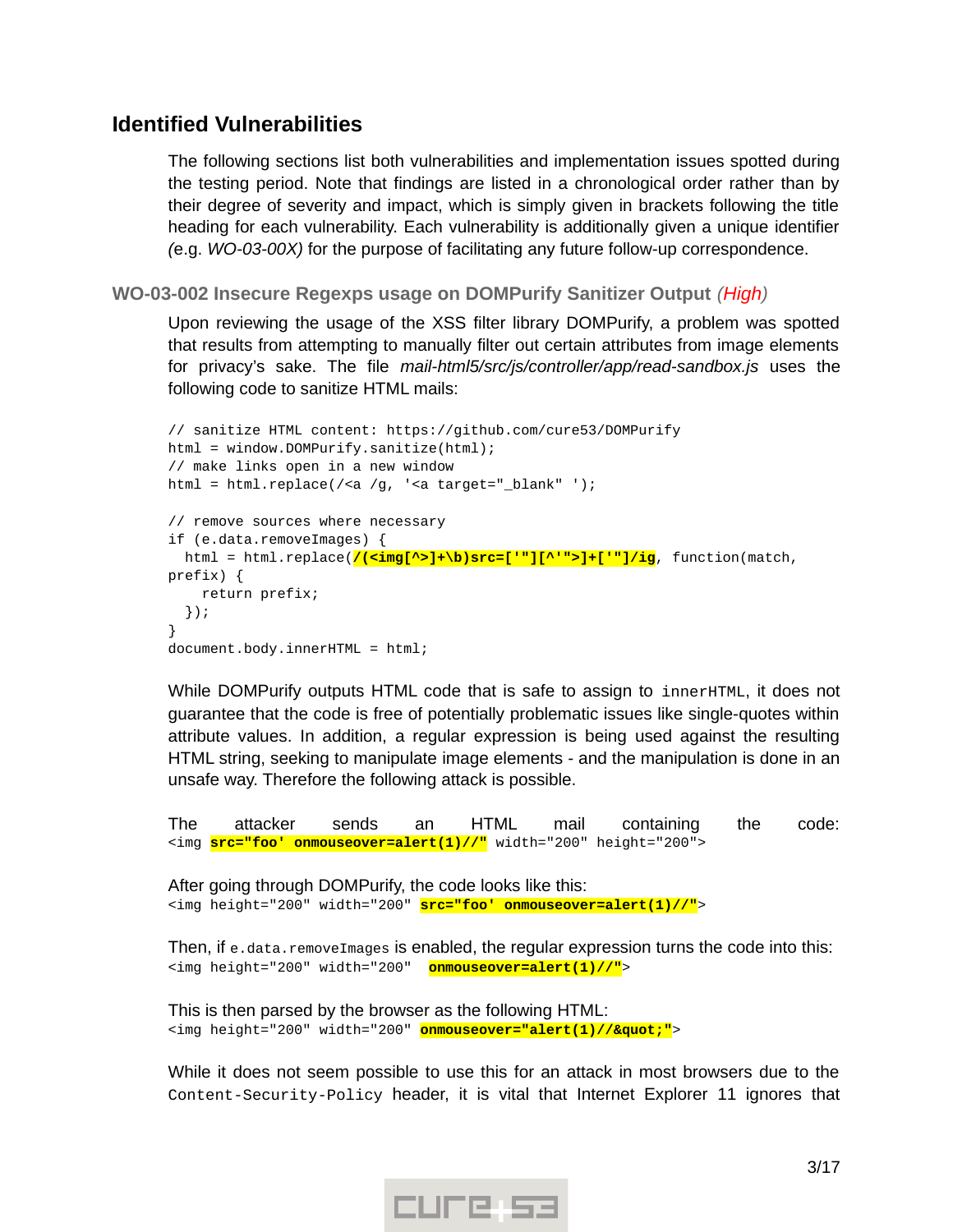header. Thus, in order to make CSP rules effective in this case, it is necessary to set the X-Content-Security-Policy header.<sup>[1](#page-3-2)</sup> Combined with <u>WO-03-008</u>, the problem described here indicates that any website can run arbitrary JS code in the context of the user, just as long as the employed browser is Internet Explorer accompanied by code like this:

```
<iframe src="https://mail.whiteout.io/tpl/read-sandbox.html#alert('this is 
xss!\nlocation: '+location)" width="100%" height="100%"></iframe>
<script>
setTimeout(function() {
   frames[0].postMessage({html:'<img src="foo\' 
onmouseover=eval(location.hash.slice(1))//" width="2000" height="2000">', 
removeImages: true}, '*');
}, 3000);
</script>
```
Instead of manipulating the output of DOMPurify by means of regular expressions, it is recommended to use DOMPurify hooks or implement a proper configuration object to filter certain elements and attributes. The Hook API is predestined to be used with special element and attribute modifications, which signifies its high capability in handling this specific use case. Furthermore, it is recommended to set CSP rules for both the Content-Security-Policy and the X-Content-Security-Policy headers.

**Note:** The issue has been addressed by the Whiteout-Team and was verified as fixed by Cure53.

# <span id="page-3-1"></span>**WO-03-003 Insecure File Download Method Fallbacks** *(Low)*

In browsers failing to support the combination of the download attribute and Blob, as well as lacking support for window.navigator.msSaveBlob() (a setup currently appearing exclusively applicable to Safari), Download.prototype.createDownload() falls back to navigating to a Blob or a Data URI with attacker-specified MIME type and content.

Clearly, this is insecure because, since an attachment has a MIME type that causes the browser to treat it as an HTML document and the user attempts to download it in a browser like Safari, the HTML document will be opened with the Whiteout UI as origin. It is recommended to restrict the MIME types for the fall-back methods to a known-safe subset.

# <span id="page-3-0"></span>**WO-03-009 Image Loading Opt-in Protection can be bypassed** *(Low)*

Whiteout blocks the loading of images in HTML mails by filtering out the src attributes of the embedded images. However, this only happens if images are detected in the mail with the use of the following regex, which is applied to unsanitized HTML mail:

/<img[^>]+\bsrc=['"]**[^'">]**+['"]/ig



<span id="page-3-2"></span><sup>&</sup>lt;sup>1</sup> http://caniuse.com/#feat=contentsecuritypolicy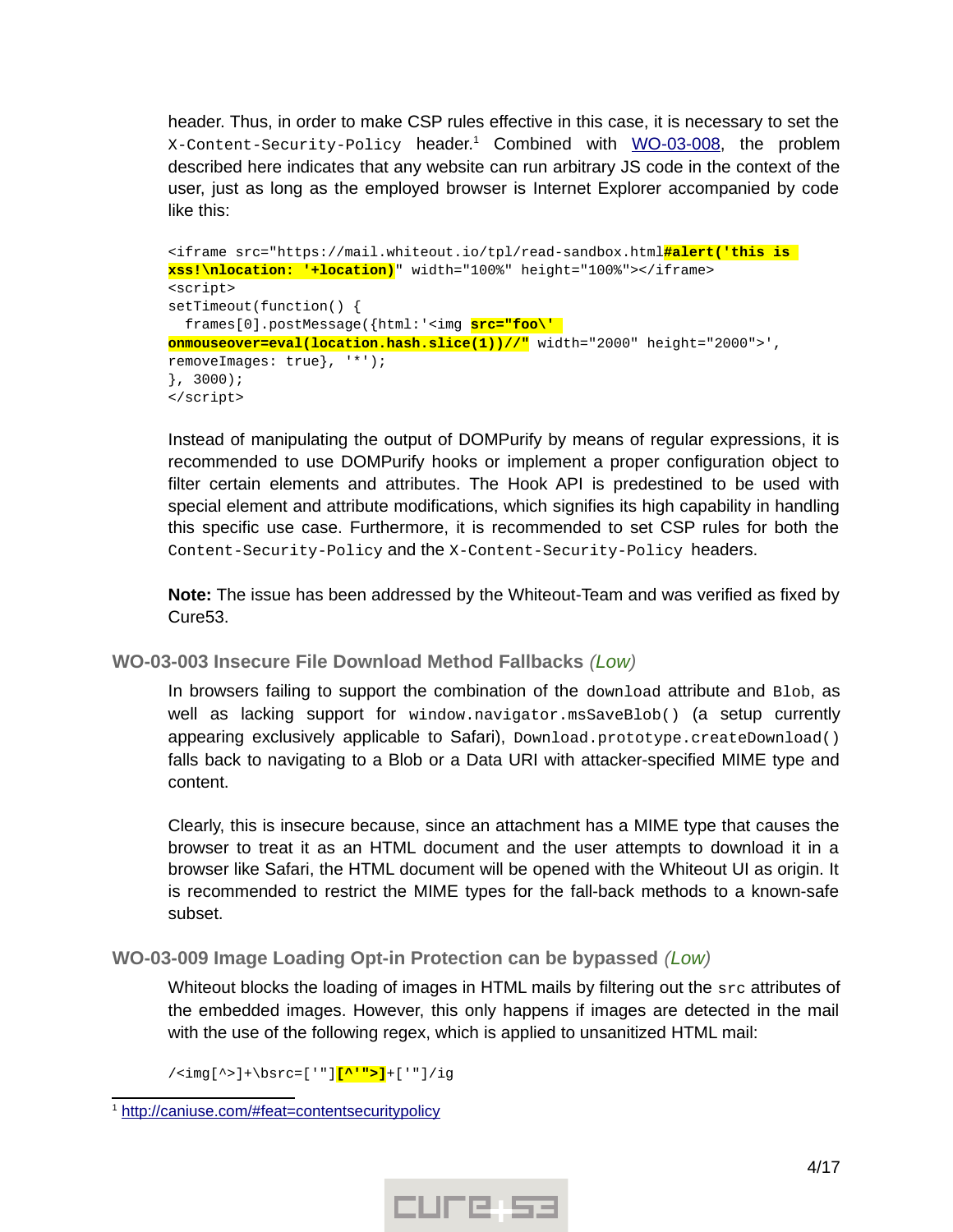This means that the image loading opt-in can be bypassed through malformed HTML, such as the one shown in the following HTML string sample:

<img src=https://cure53.de/img/header.gif>

Analogically, the following string bypasses the same regular expression:

<img foo="**>**" src="https://cure53.de/img/header.gif">

In hopes of eradicating this problem, it is recommended to detect the use of  $\leq$ ing src="..."> in a DOMPurify hook instead and only then report back to the main document on whether the opt-in prompt should be shown. Alternatively, DOMPurify can be called twice on the same string and an image-less as well as an image-enriched version of the HTML string can be used on demand. It is also desirable to a have a second sandbox URI added. It should work like the normal one but with more restrictive CSP headers set to prevent leaks through images that are loaded via CSS, for instance. Without user opt-in, emails should only be rendered in the locked-down iframe.

Please note that this topic was taken offline and a solution was drafted using DOMPurify and a specially created configuration directive in combination with a hook. The implemented mechanism attempts to eliminate the problem of HTTP leakage via images and all other known HTML elements.

<span id="page-4-0"></span>**WO-03-011 No Reliable Sender Indication is implemented** *(Medium)*

Whiteout neither has a reliable, usable way to identify the sender of a signed message, nor a telling mechanism for determining if a message has at all been signed. To illustrate, please note that a mail sent by "Foo Bar <foo@example.org>" looks exactly the same as a mail sent by "Foo Bar < $e$ vil@ example.org>", a mail sent by " foo@example.org" looks identical to a message sent by " foo@example.org [<evil](mailto:evil@example.org)  [@ example.org>](mailto:evil@example.org)".

It is recommended to display status information pertaining to a received message having been signed. For signed messages, it is recommended to display the email address of the sender. It is crucial to ensure that the same email was used to perform the key lookup and verify it was stored together with the name in the key. It is additionally recommended to consider adding a way for users to mark certain keys as "known", which would e.g. be reflected in the color of the sender's identity and in parallel aid in preventing Homoglyph attacks.

**Note:** The issue has been addressed by the Whiteout-Team and was marked as resolved by Cure53.

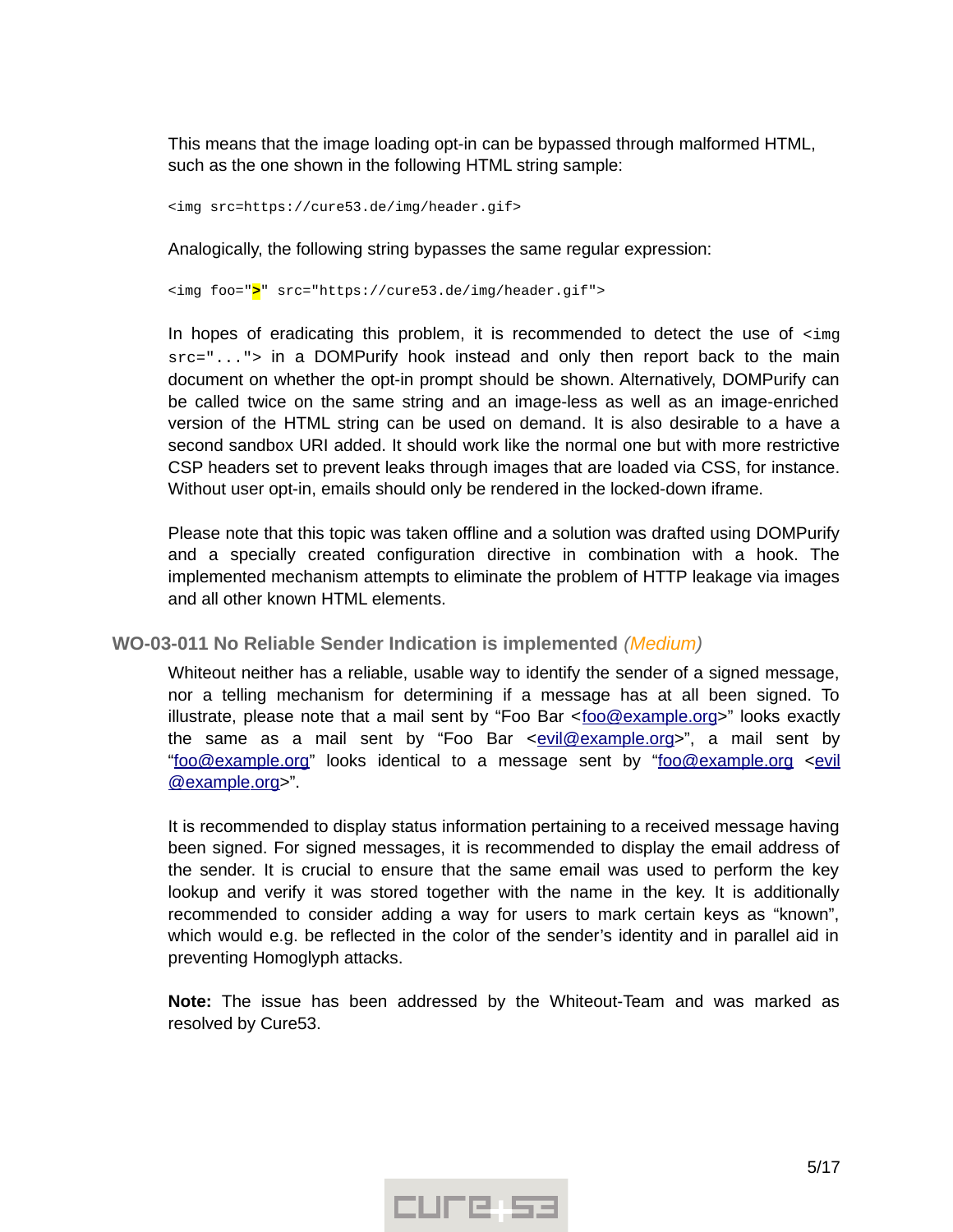#### <span id="page-5-2"></span>**WO-03-012 Broken postMessage Origin-Check in Iframe-Resizer** *(Low)*

The iframe-resizer library uses the following origin check for cross-frame communication:

(''+origin !== 'null') && (origin !== remoteHost)

This allows any website to bypass the origin check by first navigating to a data URI or so. The impact on Whiteout is that websites opened through a link in the Whiteout client can open the "Reply" window inside the Whiteout UI with an arbitrary recipient.

It is recommended to ascertain the integrity of messages from the sandboxed iframe to the parent by giving a random authentication token to the iframe when loading it (e.g. as part of the URI). Subsequently, it should be verified that this token is part of all messages from the client.

<span id="page-5-1"></span>**WO-03-013 Lack of X-Frame-Options Header on Whiteout Server** *(Medium)*

The Whiteout webserver does not set X-Frame-Options, which makes it possible for other websites to place the Whiteout UI in an iframe and trick the user into clicking on elements of Whiteout's UI that the user does not intend to click on ("Clickjacking"). For example, a malicious website could, depending on whether it knows the UID of a message in the user's inbox, trick the user into deleting a mail with one or two clicks.

It is recommended to set the header "X-Frame-Options: DENY", meaning the most restrictive policy, for the main browser UI and all other resources. Similarly, "X-Frame-Options: SAMEORIGIN" should be set for *tpl/read-sandbox.html* to allow framing by the main UI.

**Note:** The issue has been addressed by the Whiteout-Team and was verified as fixed by Cure53.

#### <span id="page-5-0"></span>**WO-03-014 Spoofing of Signed Messages and general UI Concerns** *(High)*

Normally, when a signed message is displayed, the signed text is extracted and shown to the user. During the process of message extraction, the armoring of the signature is removed by deletion of the PGP signature block following the text.

An attacker can send a specially crafted message that allows him to append the text after the signed text. This originates from a bug determining how the signed text is extracted from the message. The application will delete the last signature block of the message, which implies that if two signature blocks are present, the first one will be validated by OpenPGP.js, while the second will be deleted by the application.

The attacker can append HTML that will render as an overlay above the original text of the message. Thereby, although the signature will be interpreted as valid, the visible message will be something entirely different. Keep in mind that there is no indication whether a message was signed unless the signature was false. Therefore the impact of

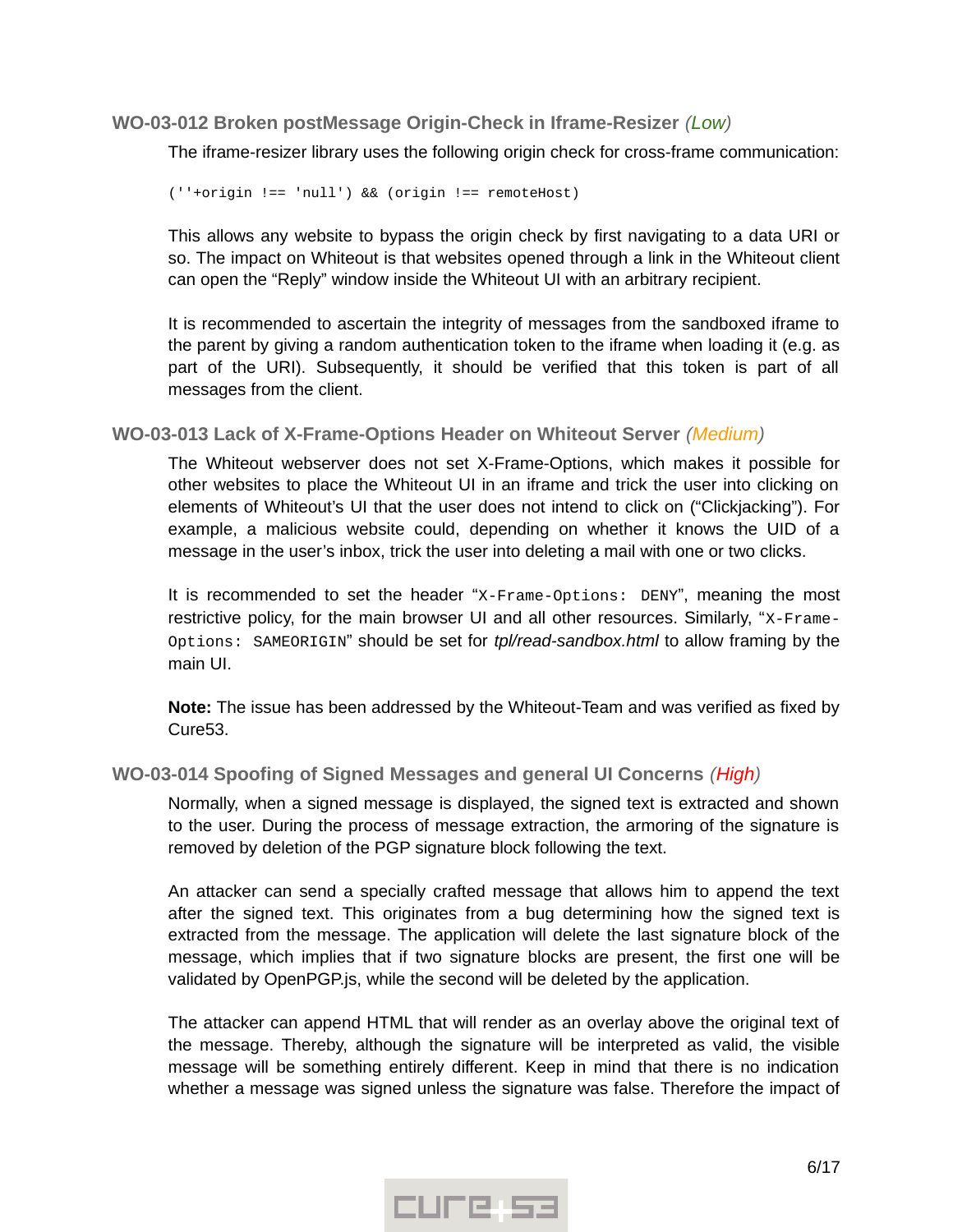the vulnerability is unclear, since an attacker could simply send an unsigned spoofed email instead. Should an indicator confirming that an email was correctly signed transpire in the future, the issue would have instantly gained criticality potential.

#### **Proof of Concept:**

Observe the following message:

-----BEGIN PGP SIGNED MESSAGE----- Hash: SHA1

#### **afaf**

-----BEGIN PGP SIGNATURE----- Version: GnuPG v2.0.22 (GNU/Linux)

iQEcBAEBAgAGBQJVLQ6cAAoJEJbmz9lpkvR2Nc4H/1IvB3YDCzCdT9rIqr5t018X x3JABFbbhi4Oh4Z8WRAsuOHU9pdyeuuink+pWRhmsYo3e3MAKnUeJrQrV/jt5oX0 hnAhT5NolkkeZvCWYGbE9u36+2CtkT2GkiYh70bEEg5lu13KZ3PpHakYwhP+yK0h kNiKw8qv+Xcv6jZdmJeKkJKmtR7Sdo2YPhTAJMxdQ93UKRbOd7Qi7cX4cSYRM1r7 v5xyEnO+f+Jg6q+v8cSmrBBEn1KgTwpS7GSMk7+T6kVjyetYIkOwLeSVpd3Ax58p YA5Tb3WErPAKZV5rqblvkNjq7qqDOozRMiJD1DrB5eDaVPP4MDPdTxg2xYLDr78= =yUYL

-----END PGP SIGNATURE-----

**<div style="position:fixed;width:100%;height:100%;top:0;left:0;zindex:1000;background-color:#ccc;">This text is (not) signed!</div>**

-----BEGIN PGP SIGNATURE-----

-----END PGP SIGNATURE-----

Note that the above email will be interpreted as having a correct signature and rendered as:

#### **This text is (not) signed!**

It is recommend to discuss the possibility of indicating the correctness of a signature. In the process of doing so, it could turn out worthwhile to find a way that is safe from CSS positioning attacks. Indicating the signature information in an area which is not prone to overlapping is desirable, as it makes it out of reach for CSS rules applicable to HTML inside the mail body. This might potentially be realized by using separate Iframes to display the information in conjunction with the postMessage API.

**Note:** The issue has been addressed by the Whiteout-Team and was verified as successfully mitigated by Cure53.

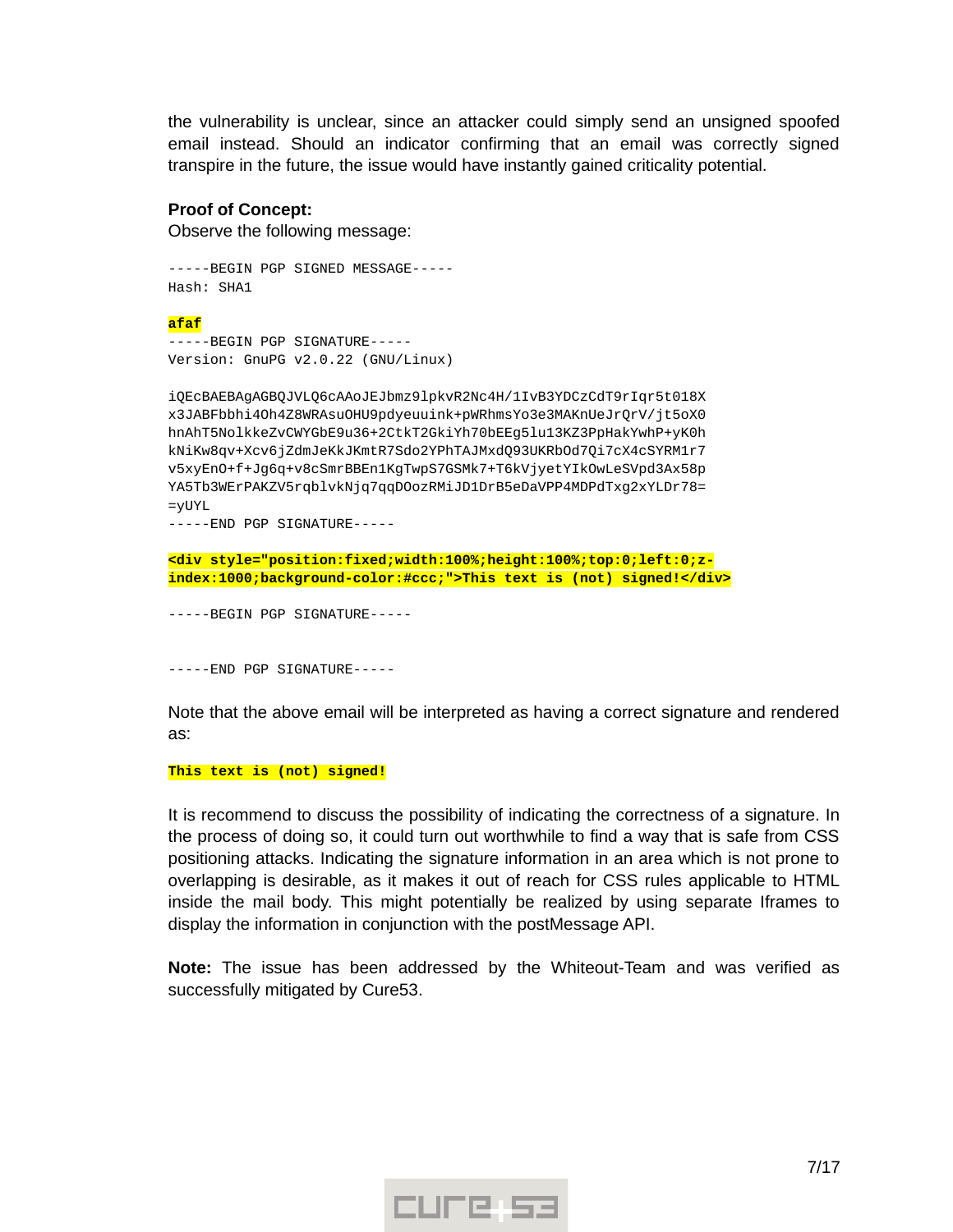#### <span id="page-7-2"></span>**WO-03-016 TOFU Behavior for Forge-based TLS** *(Medium)*

When the Whiteout client connects to a server using Forge-based TLS for the first time, it silently accepts and stores the server's TLS certificate without indicating this to the user, even if the certificate was not signed by a known Certificate Authority. This behavior violates reasonable assumptions about the behavior of TLS clients.

Consequently, it is recommended to either check certificates when connections are established or, if that is not attainable at this time for one or other reason, to at the very least inform the users about this behavior and warn them about the potential implications.

It is also recommended to block the transition from a CA-signed certificate to one that is not CA-signed. From this follows that the user is either not permitted to override the error, or, alternatively, he or she is only allowed to perform an override after having accepted a warning message, which must be edited to be more direct, informative and deterring than the one currently in place. The difference between a normal certificate rotation and a MITM attack with a bogus certificate should be made obvious to the user.

#### <span id="page-7-1"></span>**WO-03-017 No Forward Secrecy for TLS Connection in Forge** *(Low)*

When TLS connections are established using Forge, the client only offers the cipher suites TLS\_RSA\_WITH\_AES\_{128,256}\_CBC\_SHA. These do not provide forward secrecy, meaning that if an attacker manages to obtain the private key of the server in the future, he can decrypt encrypted traffic captured in the past. It is recommended to implement a cipher suite with Forward Secrecy.

#### <span id="page-7-0"></span>**WO-03-018 Weak Passwords & Misleading Passphrase Strength Check** *(Low)*

In the file *src/js/controller/app/set-passphrase.js*, the method *checkPassphraseQuality()* gives the user instant feedback on the quality of the PGP passphrase he has chosen. Unfortunately, this password strength check is dangerously misleading, as, for example, the password "passw0rd" gets a "Good" rating, and "qwerty123" is classified as "Strong". Both of these are not suitable as passwords anywhere, let alone in a PGP passphrase context.

The password strength check assumes that a passphrase containing eight random characters in the set [a-z0-9] is secure ("Strong").

While the above rule may be true for login passwords that can typically be only cracked online (as in, the attacker has to send a new login request to the service for every guess he makes), it is clearly inadequate for a PGP passphrase. A password of the above construction offers *log<sub>2</sub>*(36<sup>8</sup>)≃41 bits of security, to which the String-to-Key function used by OpenPGP.js adds about 16 bits. This results in a total of around 57 bits of security. To put this in perspective, one shall think about the existing Bitcoin mining hardware which advertises, among others, a speed of  $2^{42}$ hashes per second for hardware costs of 2299 USD (estimated). This translates to breaking a passphrase deemed "Strong" above within around 4.5 hours on a device with this speed, and only as long as the passphrase

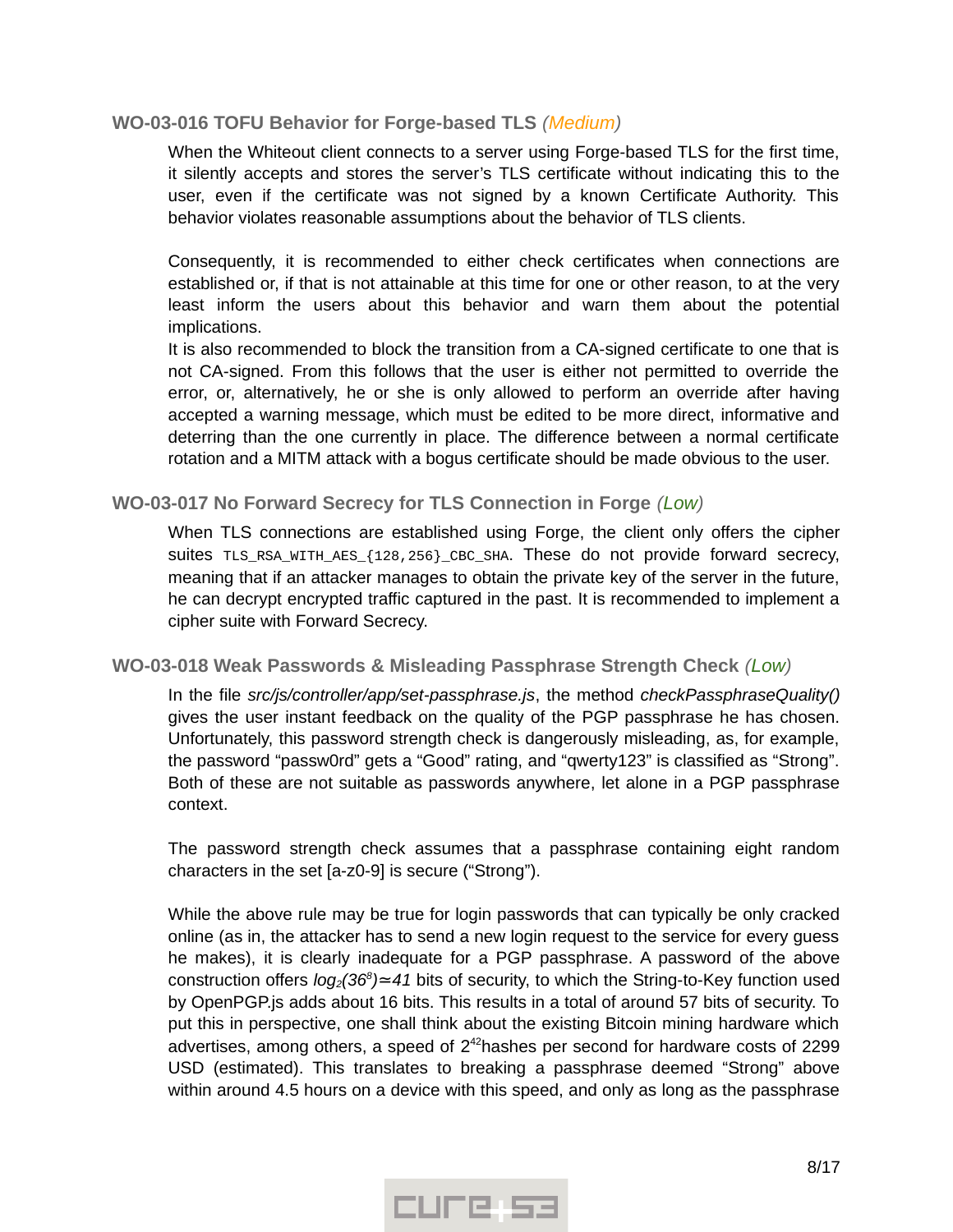is indeed completely random. Evidently, though Bitcoin mining specialized hardware cannot be used for password cracking in practice, its capabilities are probably a good indication of what an adversary with a skill-set to make his own ASICs could achieve.

Especially given the lack of ability to check for common passwords such as "passw0rd", it is recommended to either replace or remove the password strength indicator. An alternative solution is a proper verifier of the password quality is available for JavaScript is the library zxcvbn<sup>[2](#page-8-2)</sup>.

**Note:** The issue has been addressed by the Whiteout-Team and was verified as fixed by Cure53.

#### <span id="page-8-1"></span>**WO-03-019 Personal Data appearing in Debug Logs** *(Low)*

Whenever a task is unsuccessful, the Whiteout client suggests a submission of an autogenerated bug report, which can be already found pre-filled in a new email. The message that has been generated begins with the following statement:

*"Below is the log. It includes your interactions with your email provider in an anonymized way from the point where you started the app for the last time. Any information provided by you will be used for the purpose of locating and fixing the bug you reported. It will be deleted subsequently. However, you can edit this log and/or remove log data in the event that something would show up."*

While login credentials are indeed scrubbed from the logs, folder names, message subjects and attachment filenames remain visible there. It is recommended to reconsider whether logging this information - especially subjects and filenames - is at all necessary. If the answer is no, then it is recommended to scrub that information in the client.

**Note:** The issue has been addressed by the Whiteout-Team and was marked as resolved by Cure53.

# <span id="page-8-0"></span>**WO-03-020 Insecure Default in Implementation of BCC Feature** *(Low)*

Whenever one wishes to send emails with hidden recipients ("BCC"), the Whiteout client is not functional, as it currently disables encryption completely. This alteration is signaled to the user by the changing the UI but it should be considered whether another mechanism might be more suitable.

More specifically, wild-card Key IDs could be used. These all-zero Key IDs instruct implementations which support the feature to attempt decryption with all available secret keys, even when the Key IDs do not match. It should be noted that even with wild-card Key IDs, the encrypted session key still leaks a small amount of information about the hidden recipient, and it obviously reveals the presence and number of BCC recipients. Therefore, this probably should not be done without informing the user. Enigmail seems



<span id="page-8-2"></span><sup>&</sup>lt;sup>2</sup> https://github.com/dropbox/zxcvbn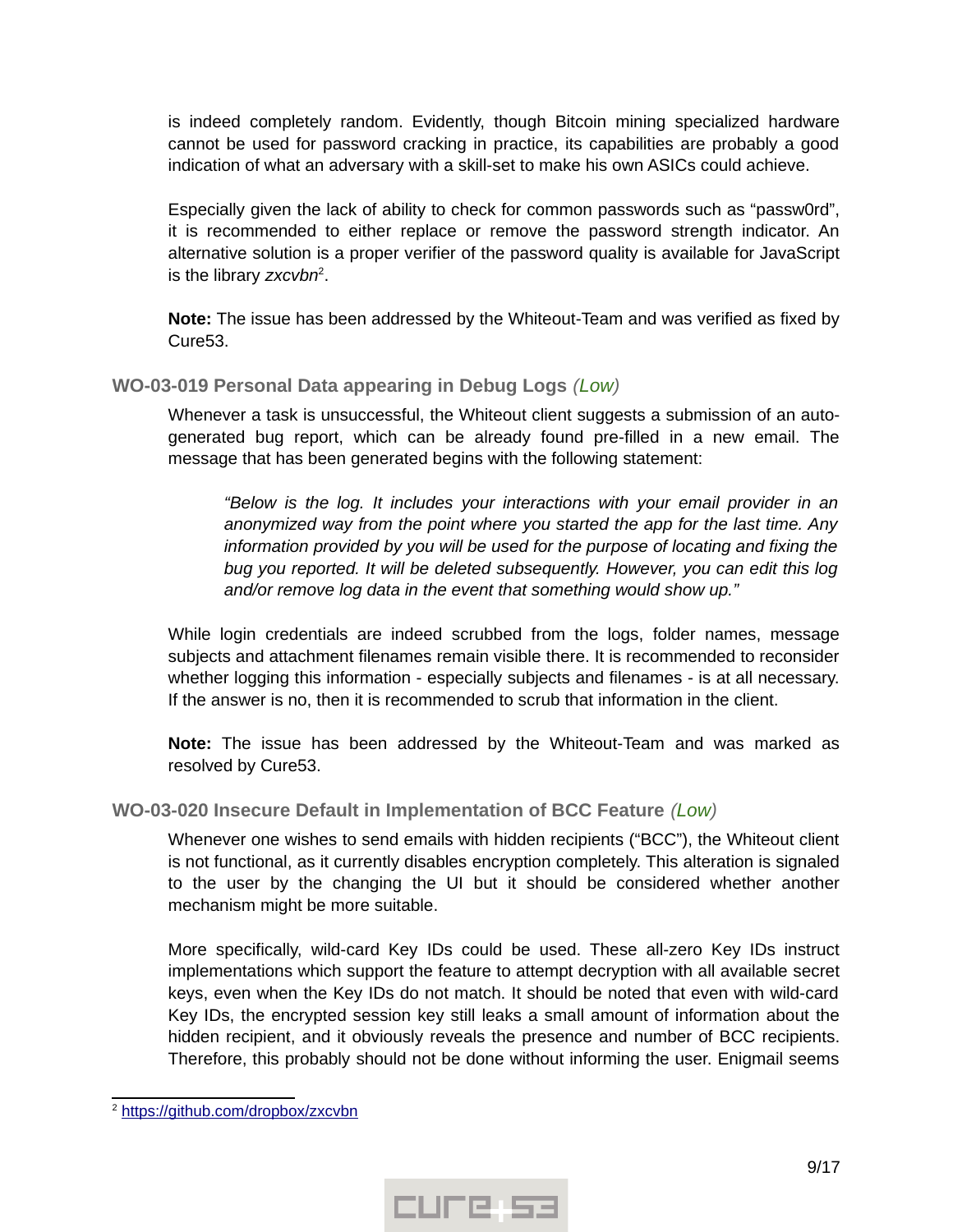to be using this method with a warning about compatibility. Another option would be to simply send two differently encrypted copies of the otherwise same message.

## <span id="page-9-2"></span>**WO-03-021 No Caching happening for Keyserver Responses** *(Medium)*

When a mail is opened for viewing, the Whiteout client looks up the key of the sender using the keyserver at https://keys.whiteout.io/, regardless of whether the key might have already been known. When the "Reply all" button is pressed, it even looks up the keys of all recipients at once. Even though the usability motivation behind this decision is recognizable, it might be a good idea to avoid leaking the recipient lists of mails to the keyserver.

It is recommended to cache keyserver replies (positive and negative ones) locally for some time, perhaps a day, while allowing the user to manually clear that cache as necessary. It could also be made possible to refresh random sets of keys with random sizes in random intervals. This will still reveal the identities of people the user communicates with, but will nonetheless provide some degree of protection for the timing and grouping of those people.

## <span id="page-9-1"></span>**WO-03-022 Mail Server Settings are not displayed by default** *(Low)*

During setup, the Whiteout client determines the mail server configuration to be used based on the email address entered by the user employed for querying the URL https://settings.whiteout.io/autodiscovery/{email}. Just like the Whiteout server, an attacker with the ability to impersonate it, can potentially configure the client to connect to, and therefore send the password to an arbitrary server and with arbitrary security settings. By default, the server settings are only shown to the user if the Whiteout server signals that it is unsure about the configuration - a state a rogue server would never enter of course.

While it is already possible to inspect the mail server configuration before it is used by clicking "Show Options", it is recommended to always show it to the user and display a security warning for cases when the encryption method used is not TLS (but opportunistic STARTTLS or None). Moreover, it is recommended to verify that the hostnames only contain ASCII characters that are respectively valid in hostnames (and no Unicode homoglyphs).

# <span id="page-9-0"></span>**WO-03-023 STARTTLS Setting leads to opportunistic STARTSSL** *(High)*

If the user uses the STARTTLS setting for connection security, the Whiteout client interprets that as a recommendation to "opportunistically use STARTTLS if available". This means that an active Man-in-the-Middle attacker between the user and the mail server can perform a downgrade attack by modifying the server's response to indicate that it is not capable of using STARTTLS. The Whiteout client will then send the user's login credentials over an insecure connection.

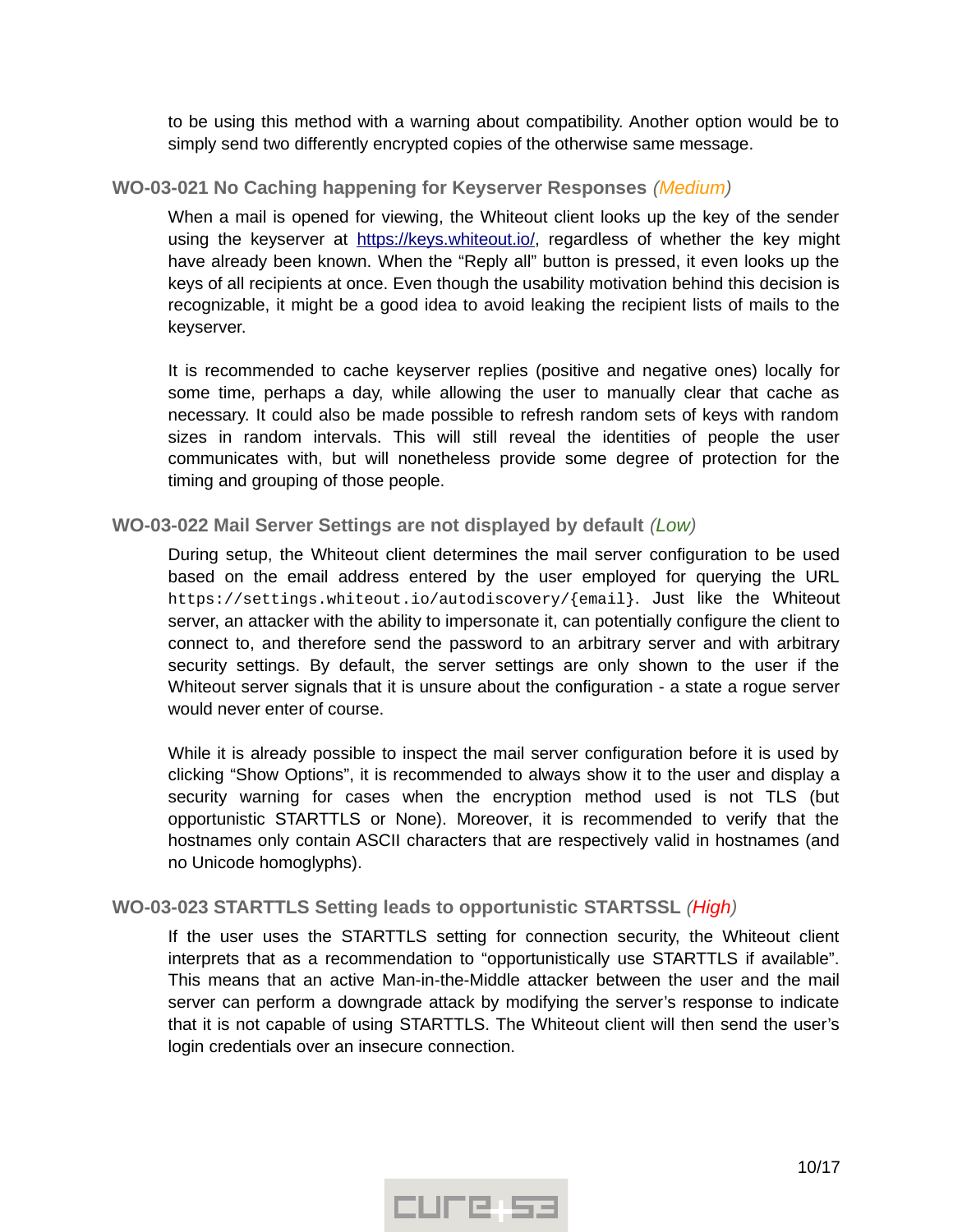The current behavior essentially means that the Whiteout client renegotiates whether to use encryption or not for every new connection. It is recommended to instead let the user configure whether STARTTLS should be used or not. Only then, as the user actively opts for using this setup, connections without it should be disallowed.

**Note:** The issue has been addressed by the Whiteout-Team and was verified as fixed by Cure53.

<span id="page-10-0"></span>**WO-03-024 Links can be opened in the message frame in MSIE11** *(High)*

The Whiteout client attempts to enforce a policy that links can only be opened in new tabs. There are two mechanisms important for discussion here. The first one is that using a regular expression, the attribute target="\_blank" is added to <a> tags. This can be circumvented by using an image map, which only requires the tags  $\langle \text{img} \rangle$ ,  $\langle \text{map} \rangle$ and <area> for the purpose of creating a link. Together with the image display opt-in bypass [WO-03-009,](#page-3-0) an image map looks like this:

```
<img width="972" height="93" src=https://cure53.de/img/header.gif usemap="#map">
<map name="map">
    <area href="https://var.thejh.net/wofo_VugIbeffeuv4.html" shape="rect"
coords="0,0,972,93">
</map>
```
The second mechanism that would prevent this is Content Security Policy. Whiteout sets the *default-src* directive, which implicitly sets *frame-src*, and in turn prevents loading arbitrary sites into the frame. However, as described in [WO-03-002,](#page-2-0) this protection does not work in IE11.

Clicking on the image in IE11 will cause the link target to be opened within the message frame. If the user then opens another message, the decrypted message body is sent to the existing iframe without an origin check (with the origin for postMessage() set to '\*'), meaning that the iframe can set a message event handler on its window to gain access to the user's mail:

```
<script>
 window.onmessage = function(event) {
    alert('got your message!\n'+JSON.stringify(event.data));
  }
</script>
```
Because the user can't see the location of the iframe, it would be possible to perform this attack without making it obvious to the user that something is actually happening.

It is recommended to filter links using a DOMPurify hook, as shown in the demo folder of the tool, where this exact problem has already been covered<sup>[3](#page-10-1)</sup>. Like for <u>WO-03-002</u>, it is recommended to add the X-Content-Security-Policy header. Because loading



<span id="page-10-1"></span><sup>&</sup>lt;sup>3</sup> https://github.com/cure53/DOMPurify/blob/master/demos/hooks-target-blank-demo.html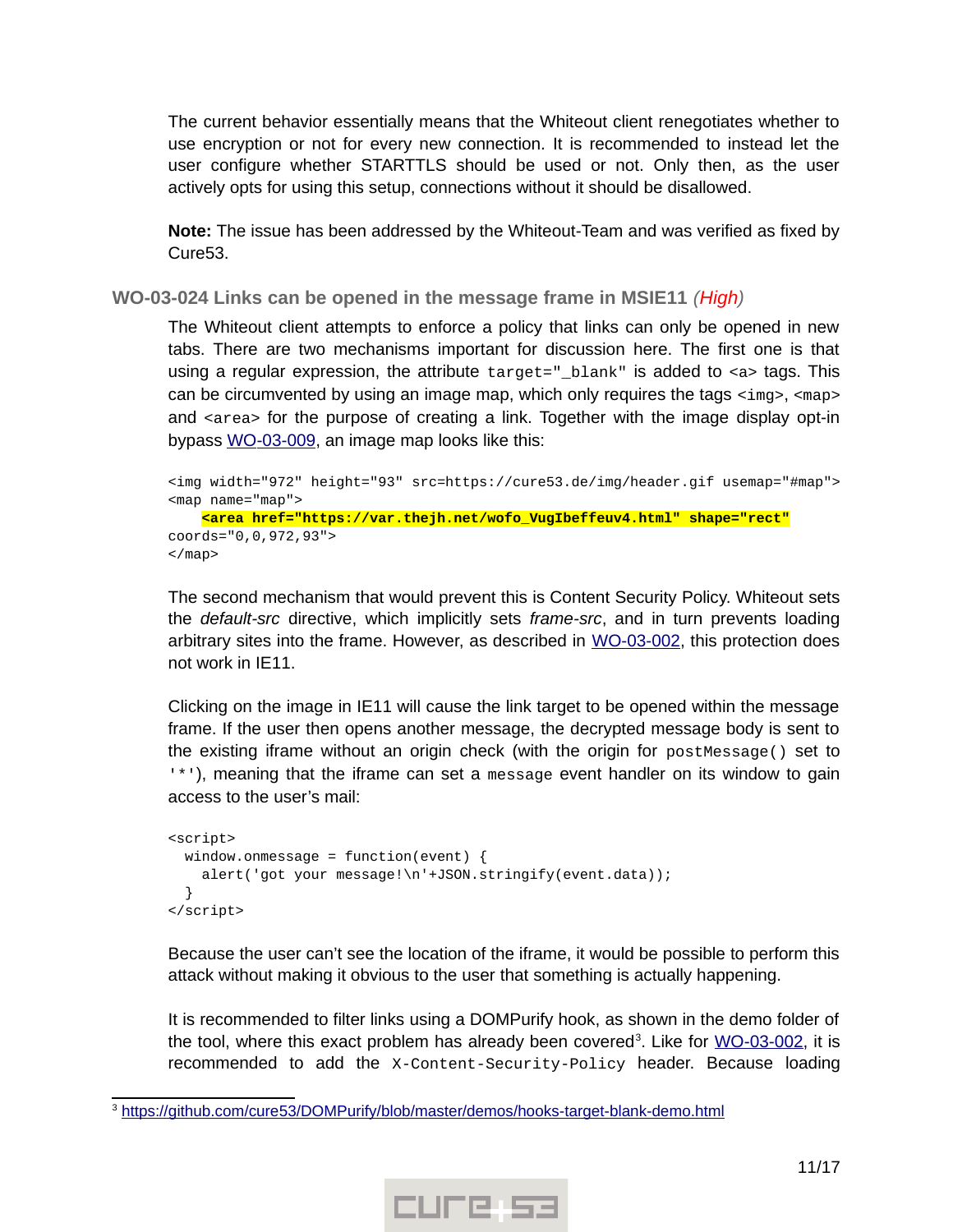multiple messages into the same sandboxed iframe somewhat reduces the security benefits of sandboxing, it is recommended to, whenever a new message is opened, destroy the old iframe and create a new one prior to the loading of the message body.

## <span id="page-11-1"></span>**WO-03-027 Public-Key Verifier approves of unknown public Keys** *(Low)*

During the signup process, the Whiteout server sends a verification mail with a link containing a UUID to the user. This is automatically sent back to the server by the client to confirm that the key really belongs to an account in question. However, this mail does not contain any information about the public key, meaning that the client has no way to differentiate between legitimate verification requests and confirmation mails that were sent because of the actions devised and executed by an attacker. Furthermore, the message contains no text that would discourage a user from manually clicking the link containing the UUID.

It is recommended to add the fingerprint of the user's public key to the verification mail and let the client check it. Moreover, it is recommended to put the UUID into the mail in a form that ensures that the user will not accidentally click it (by adding an explanation and not sending the UUID as part of a link).

## <span id="page-11-0"></span>**WO-03-028 Spoofing of Return Address using malformed Reply-To Header** *(High)*

When conceiving a response to an email, the "Reply-To" email header, if specified, is naturally used to determine the recipient of the message. A problem here emerges from the way in which the "Reply-To" address is parsed. Essentially, the email might be sent to a different address than the one visible in the address field. An attacker can send an email that has a "Reply-To" set to **"evil@attacker.com"@victim.com**, which would display as such in the address field, but cause the response to be sent to **evil@attacker.com** instead of the expected address *@victim.com*.

The issue seems to be related to how email addresses are handled when sending emails. To mitigate the issue it is recommended that reply-to addresses are constrained to a more strict format, which would ensure no ambiguity or discrepancies in terms of what the user sees and what is actually being used.

**Note:** The issue has been addressed by the Whiteout-Team and was verified as fixed by Cure53.

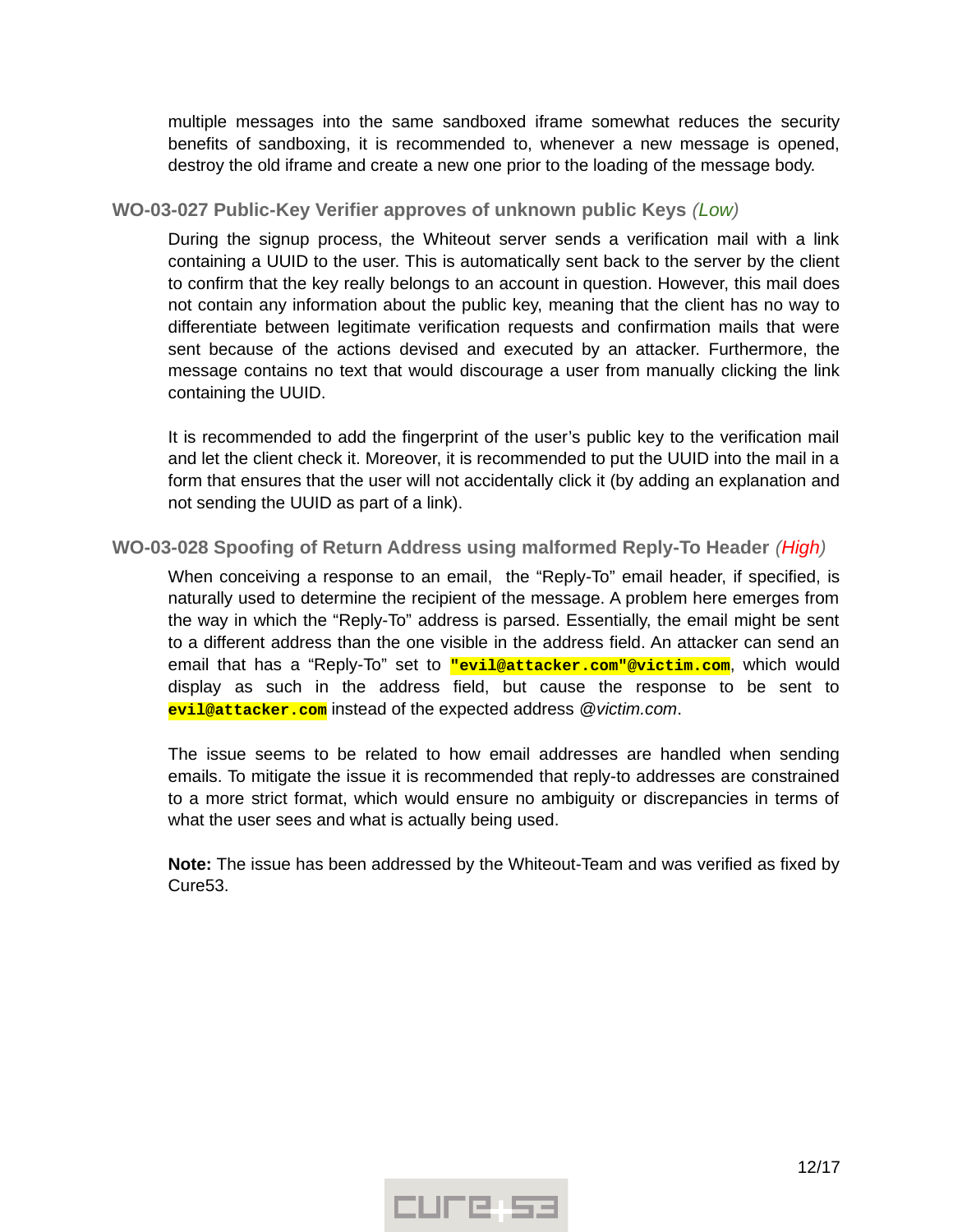# <span id="page-12-2"></span>**Miscellaneous Issues**

This section covers those noteworthy findings that did not lead to an exploit but might aid attackers in achieving their malicious goals in the future. Most of these results are vulnerable code snippets that did not provide an easy way to be called. Conclusively, while a vulnerability is present, an exploit might not always be possible.

<span id="page-12-1"></span>**WO-03-001 Loss of Entropy in** *randomString()* **Method of crypto-lib** *(Low)*

The function *randomString()* in the file *util.js*, part of the crypto-lib that is being developed by Whiteout as well, is used for encrypting a private key before uploading it. However, a bug was found in the following line of code:

```
result += chars[Math.round(binaryString.charCodeAt(i) 
      / 255 * (chars.length - 1))];
```
What happens here is a conversion of one byte to one character of the alphabet string '0123456789ABCDEFGHIJKLMNOPQRSTUVWXYZ' (an alternative alphabet string could have been passed in, but within the *mail-html5* context this default was used). That means that the origin value that was once *[0..255]* is now matched to a value from the range *[0..35]*. The rest of the entropy is wasted, in spite of it being a precious resource.

Let's now have a look on the usage within the code published by *mail-html5*. The *randomString()* method is used in the file *./controller/login/login-privatekey-upload.js* at line 15 within the *LoginPrivateKey- UploadCtrl* constructor function:

```
$scope.code = util.randomString(24);
```
This code property is used to encrypt the private key before uploading it to the server. The *\$scope.code* property does not have 24 \* 8 = 192 bits of entropy but only *Math.log(36)* / *Math.LN2 / 8 \* 24 \*8* which amounts to about 124 bits. This is fair enough but definitely less than it could be. So the interface of *randomString(resultLength)* is misleading, because it makes a statement about the length of the resulting length rather than about the quality of the outcome. It is recommended to preferentially use the generated *binaryString* value and base64-encode it. In that scenario the length would be ambiguous but the quality of randomness predefined and reliable.

**Note:** The issue has been addressed by the Whiteout-Team and was marked as resolved by Cure53.

<span id="page-12-0"></span>**WO-03-004 Off-by-one Error in** *randomString()* **Method of crypto-lib** *(Low)*

The same line as in [WO-03-001](#page-12-1) distributes the incoming bytes from *binaryString* uniformly to the characters in chars. Still, due to inaccuracy, the distribution is not as uniform as it could be:

```
result += chars[Math.round(binaryString.charCodeAt(i) / 255 * (chars.length - 
1))];
```
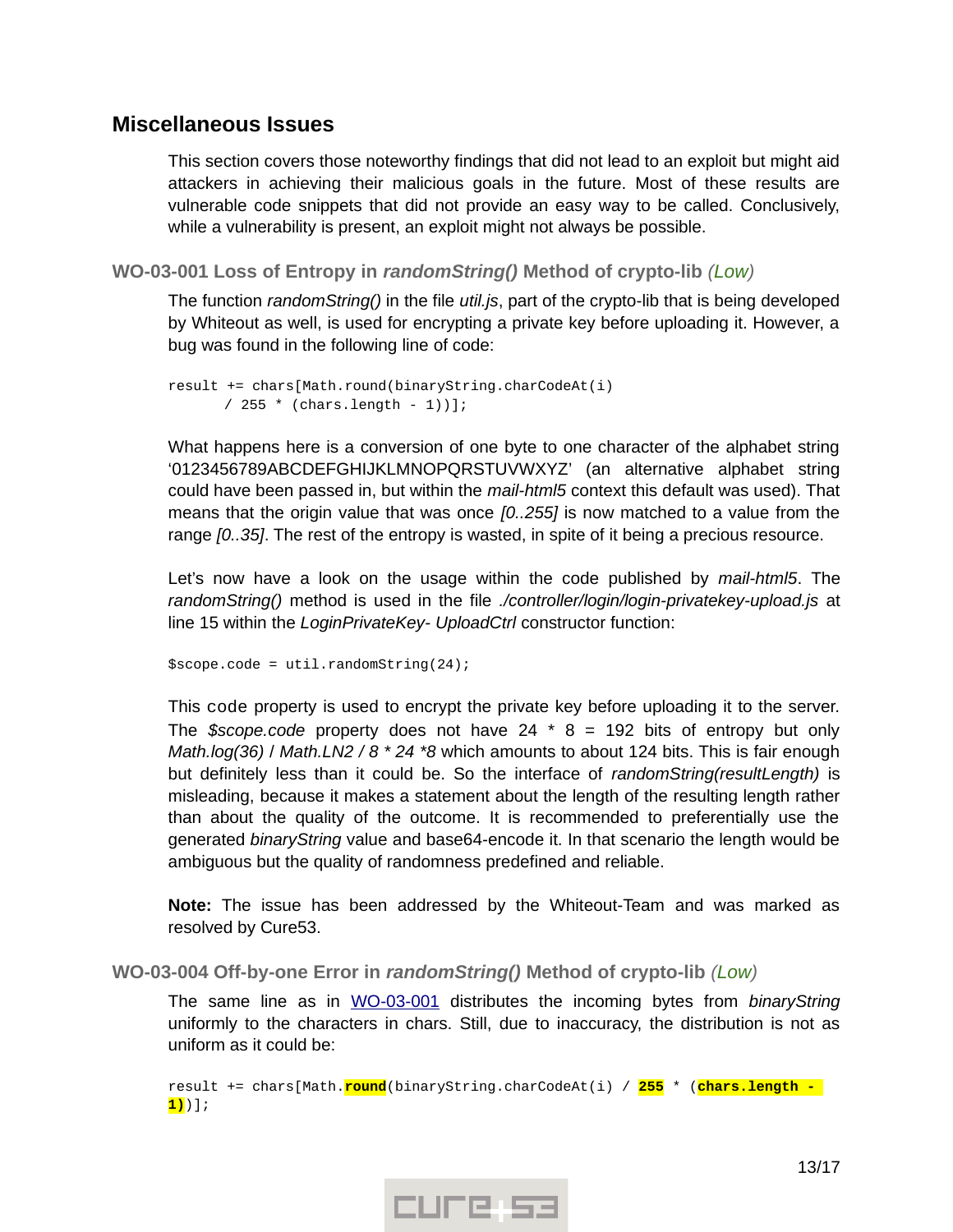The first and the last character of the chars string has only half of the frequency than the other character. This can be correctly by using the following code:

result += chars[Math.**floor**(binaryString.charCodeAt(i) / **256** \* **chars.length**)];

Note however that if the issue [WO-03-001](#page-12-1) is fixed properly via the use of base64encoding instead of the currently used conversion, the fix suggested above becomes obsolete.

**Note:** The issue has been addressed by the Whiteout-Team and verified as fixed by Cure53.

<span id="page-13-1"></span>**WO-03-005 Off-by-one Error in Prime Worker Code of Forge library** *(Low)*

In the file *forge/js/jsbn.js* the method *bnGetPrng()* is present, tasked with generating a pseudo-random big number. This method is used during RSA key generation in the Miller Rabin pseudo-prime test. The following line gets a random number and converts it as uniformly distributed into a byte (*[0..255])*:

 $x[i]$  = Math.floor(Math.random() \*  $QxFF$ );

Unfortunately the value of 255 will never be reached because *Math.random()* generates a value between 0 inclusive and 1 exclusive. This results in a subtle weakness in the Miller-Rabin pseudoprime test. It should be corrected to the following code:

x[i] = Math.floor(Math.random() \* **0x0100**);

Note that here the astonishingly often despised call to *Math.random()* is acceptable because *bnGetPrng()* is only called to create the "witness" in the Miller Rabin test. If *Math.random()* was used for key creation, it would constitute a critical issue instead.

**Note:** The issue has been addressed by the Whiteout-Team and was verified as fixed by Cure53.

<span id="page-13-0"></span>**WO-03-008 No Origin Checks for postMessage Communication** *(High)*

The JS code running under /tpl/read-sandbox.html does not verify the origin of message events. When Whiteout is accessed over an HTTPS website, this allows any website to frame the sandbox page (without setting the *sandbox* attribute) and pass arbitrary JSON objects to DOMPurify.sanitize().

Under the slightly altered conditions of Whiteout not using the most recent DOMPurify version and the html = html.replace(/<a /g, '<a target="\_blank" '); line (which causes an error if the value of html is not a string), this vulnerability would lead to XSS, allowing any website to run arbitrary JS code in the context of the Whiteout webinterface. A standing consequence of this issue, however, is that any webpage that

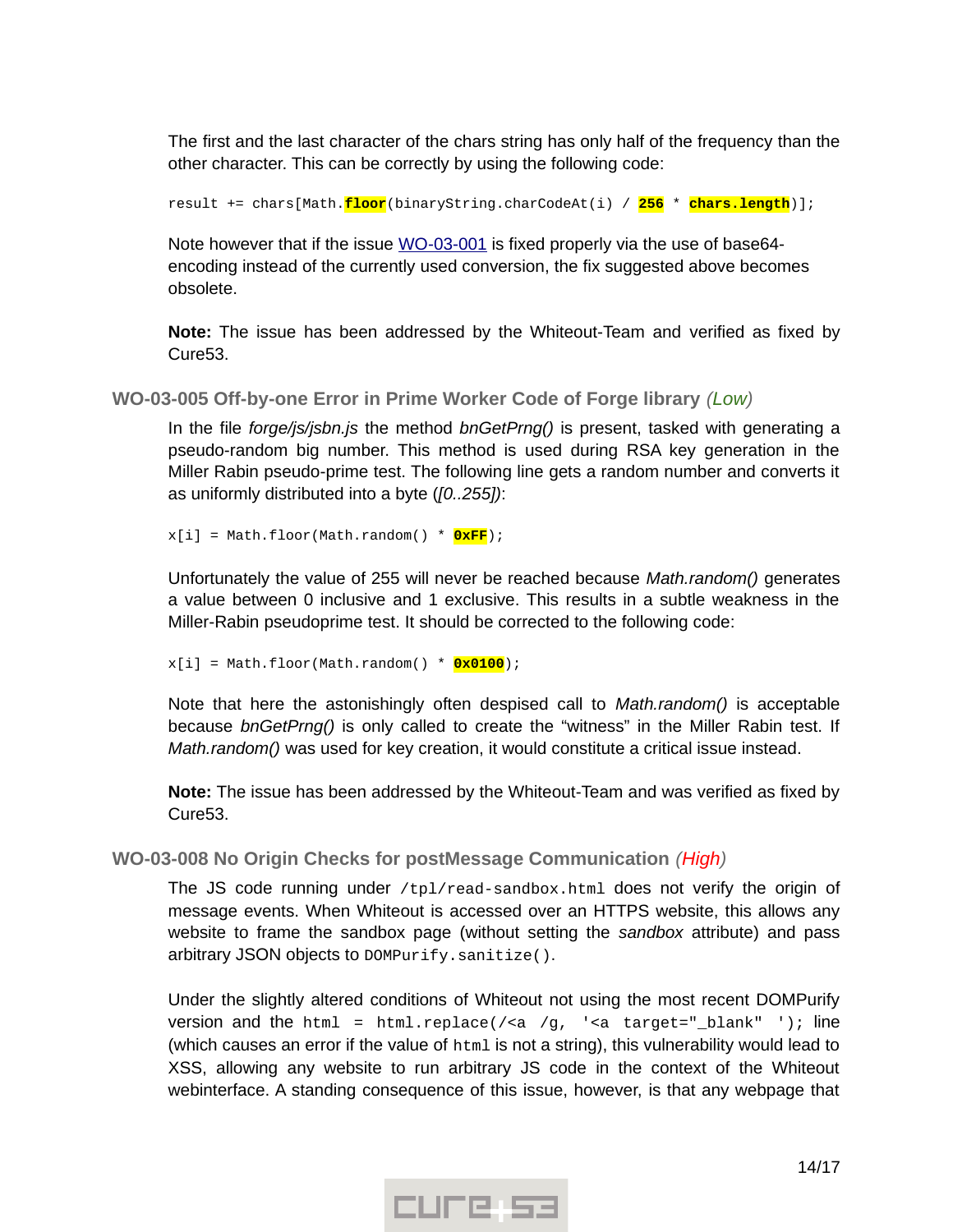was opened by clicking on a link can overwrite the contents of the sandbox iframe - not just for the current message, but also for future ones - using window.opener. postMessage().

It is recommended to verify the origin of messages in the message event handler in *readsandbox.js* to prevent other windows from loading arbitrary content into the sandbox and avoid sending data with unexpected types.

**Note:** The issue has been addressed by the Whiteout-Team and was marked as resolved by Cure53.

<span id="page-14-1"></span>**WO-03-015 Regex-based Certificate Verification prone to Bypasses** *(Medium)*

In the *tcp-socket* project, more specifically in the file *src/tcp-socket-tls.js*, the function *verifyCertificate()* is used to check the server certificate. This takes place when the user connects to the server for the first time in an environment where the connection has to be proxied through the Whiteout server. This function attempts to transform the "Common Name" and the "Subject Alternative Names" into regular expressions, against which the hostnames are then matched. This is performed as follows:

```
cnRegex = new RegExp(cn.value.replace(/\./g, '\\.')
    .replace(/\^*/g, '.*'), 'i');
if (cnRegex.test(host)) {
     return true;
}
```
However, this does not take into account that the test() method also returns true if only a substring matches the regex. This means that if someone can obtain a valid certificate for the domain "example.co", he can impersonate the domain "example.com" and both "co" and "com" are existing TLDs. This issue could be fixed by adding a prefix  $\wedge$ and a suffix \$ to the regex, but given the risk that someone might obtain a valid certificate for a name like foo|bar.example.org, it is recommended not to use regular expressions for this purpose.

**Note:** The issue has been addressed by the Whiteout-Team and was verified as fixed by Cure53.

# <span id="page-14-0"></span>**WO-03-025 Unsafe Extraction of clearsigned Text** *(Low)*

This issue is being flagged with very low severity rating because Whiteout currently does not have any indicators for whether a message is signed. When a clearsigned email is viewed, the method PGP.prototype.verifyClearSignedMessage() in *js/crypto/pgp.js* calls into verifyClearSignedMessage() in OpenPGP to verify the integrity of the clearsigned message. However, only the signatures property of the returned result object is used, the text property is discarded. This means that if a message contains

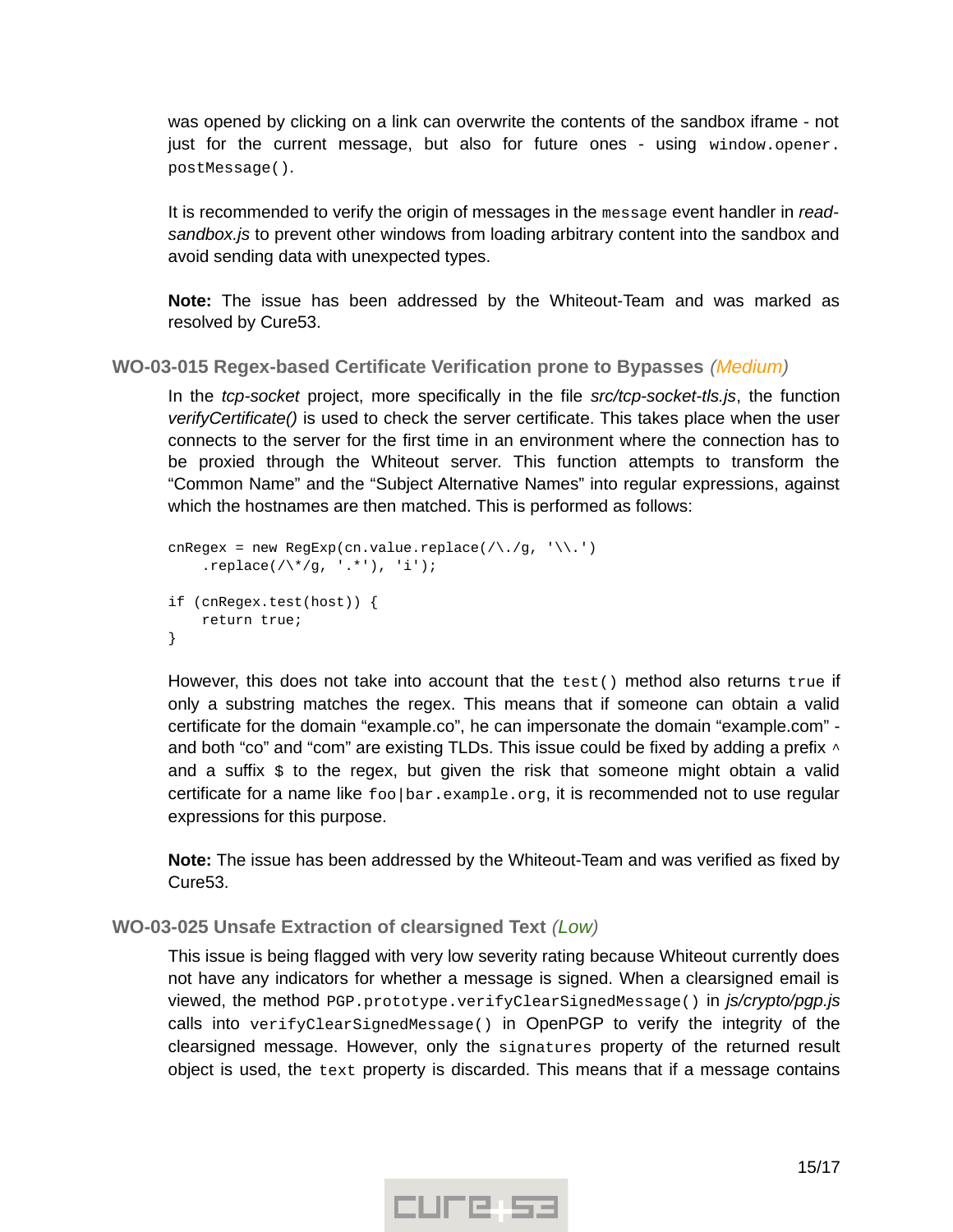dash-escaped text<sup>[4](#page-15-1)</sup>, an attacker can insert dashes that will be shown to the user in front of arbitrary lines without affecting the validity of the signature. In the following message the dash was inserted after the signature was created without affecting the validity of the clearsigned OpenPGP message:

```
-----BEGIN PGP SIGNED MESSAGE-----
Hash: SHA1
This is
- a test
-----BEGIN PGP SIGNATURE-----
Version: GnuPG v1
iQEcBAEBAgAGBQJVMT9CAAoJEPasYGZHTO8I89EH/2UiGzlswqvFI4BX2NBphOzY
P7PlVa+PLBrZlL94E5ZkWPB7ts0OjPb9N9CFbUnazpk/cSwStEK5ucSxgSxPgfxO
ZN9/6XxzWGeI347QLwZsOquolCR+Fx4kAdN5gNR9eiYRN9E6IlUy/KGe0Ituyb3T
G6iFMyY/1gp+37cs+rzMHFruwsH1eTbxML4oOM41bezh6C5sV5zCh1zrN9hUCUVN
wieCv1t5KZGodm7FsO0sfCh71wxlxHFW0W+fUh9LhE1zjbRRy/z+zZivNHNToCj+
NX3LxLYll1KzIGHHamfZHPyxNIlbWL4xKr0b3VmWRt2P0GjAoFPztmSmc9E7T7U=
=YXx6
```
-----END PGP SIGNATURE-----

It is recommended to use the text returned by verifyClearSignedMessage() instead of keeping the original one.

**Note:** The issue has been addressed by the Whiteout-Team and was verified as fixed by Cure53.

<span id="page-15-0"></span>**WO-03-026 Key ID Collisions can prevent Key Download from working** *(Low)*

If an attacker sends Alice a message from his email address, for which a crafted key is stored on the keyserver that has the same key ID as Bob's key, and then Bob sends Alice a message for the first time, the Whiteout client will not download Bob's key. Generating a key with a given key ID is relatively easy if the targeted client accepts V3 keys (and OpenPGP.js does).

However, Alice can fix this rather easily by searching for the key with the colliding Key ID and removing it. Thereby, allowing colliding Key IDs to exist in an OpenPGP client can become rather complicated. It is recommended to add an error message to Keychain.prototype.getUserKeyPair(), informing the user about any Key ID collisions. Alternatively, the code could be altered to identify keys by a fingerprint implemented in place of Key ID, but such a change might introduce additional complexity.



<span id="page-15-1"></span><sup>&</sup>lt;sup>4</sup> https://tools.ietf.org/html/rfc4880#section-7.1